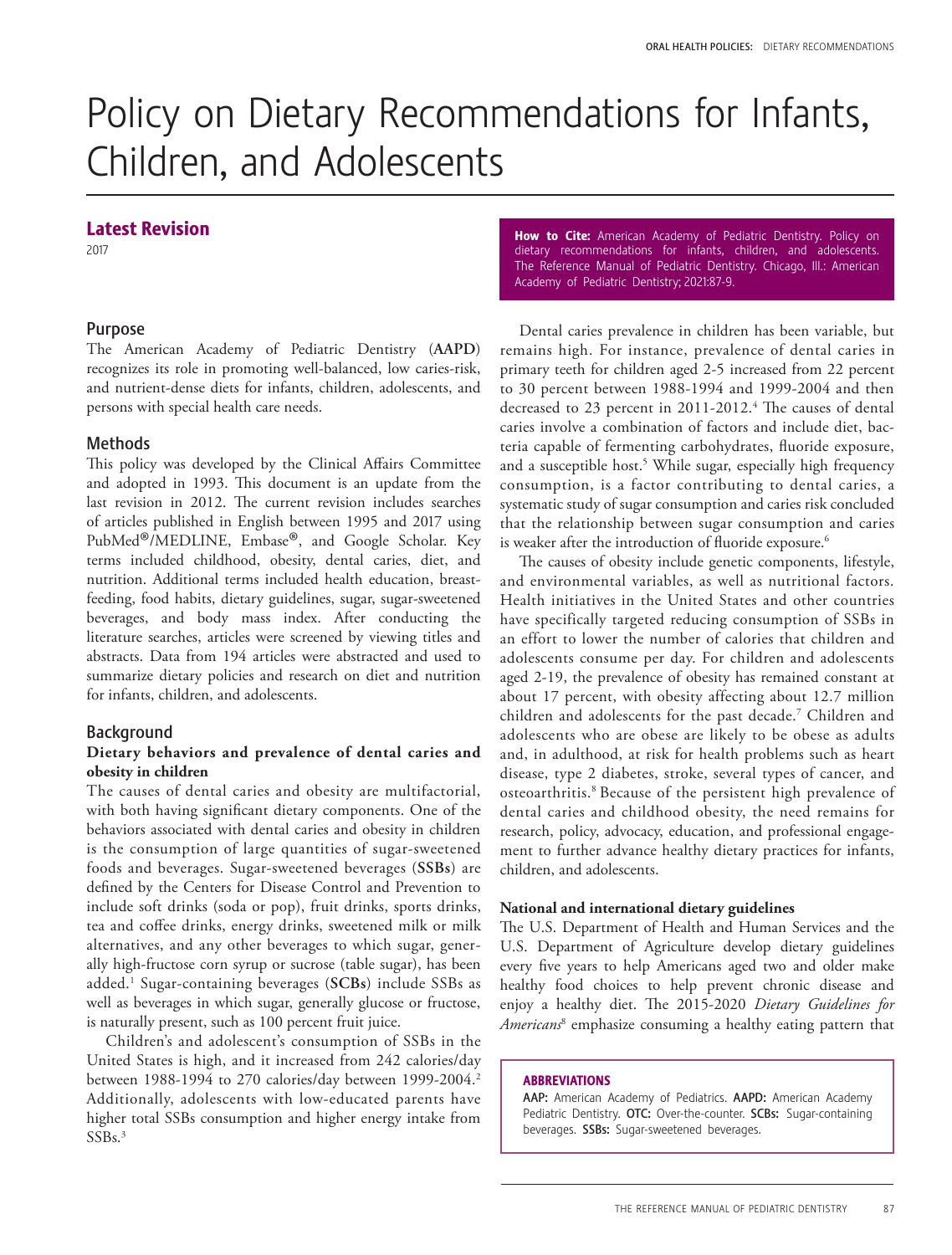includes a variety of vegetables, fruits, grains, fat-free or lowfat dairy products, a variety of protein foods, and oils, with limits on saturated and trans fats, added sugars, and sodium. The Dietary Guidelines for Americans give specific quantitative guidelines for consumers, such as consuming less than 10 percent of calories per day from added sugars, consuming less than 10 percent of calories per day from saturated fats, and consuming less than 2,300 milligrams per day of sodium.<sup>8</sup> In addition, the World Health Organization recommends reducing the intake of sugar to less than 10 percent of total energy intake, and to reduce children's risk of weight gain and dental caries, limiting the intake of sugar to less than five percent of total energy intake per day (less than 16 grams of sugar for children aged 4-8).9 Additionally, the American Heart Association recommends reducing sugar consumption in children and adolescents to less than 25 grams of added sugar per day.10 One should note that eight ounces of soft drink contain approximately 26 grams of sugar.

#### **Dietary recommendations in dental practice**

Dietary choices affect oral health as well as general health and well-being. Establishment of a dental home by 12 months of age allows the institution of individualized caries-preventive strategies, including dietary recommendations and appropriate oral hygiene instruction, as the primary teeth begin to erupt.<sup>11</sup>

Epidemiological research shows that human milk and breast-feeding of infants provide general health, nutritional, developmental, psychological, social, economic, and environmental advantages while significantly decreasing risk for a large number of acute and chronic diseases.<sup>12</sup> A systematic review of cariogenic potential of milk and infant formulas in animal models found that cow's milk and human milk are less cariogenic than sucrose solutions.13 Another systematic review concluded that children exposed to long durations of breast-feeding up to age 12 months had reduced risk of caries. However, children breastfed more than 12 months has an increased risk of caries; and those children breastfed nocturnally or more frequently had a further increased caries risk.14

A June, 2017 recommendation of the Committee on Nutrition of the American Academy of Pediatrics (**AAP**) has reaffirmed that 100 percent juice and juice drinks have no essential role in a healthy diet for children, and contribute to excessive calorie intake and risk of dental caries in children.15 Their recommendations include: juice should not be introduced to infants before one year of age; intake of juice should be limited to four ounces a day for children ages 1-3 years of age; 4-6 ounces for children 4-6 years of age; eight ounces for children 7-18 years of age; toddlers should not be given juice in containers that foster easy consumption; and toddlers should not be given juice at bedtime.15

It has been shown that nearly 54 percent of U.S. preschool children were given some form of over-the-counter (**OTC**)

medications, most commonly as analgesics, antipyretics, and cough and cold medications.16 Numerous OTC and prescribed oral liquid medications have been found to have a high sugar content to increase palatability and acceptance by children.<sup>17-19</sup> Frequent ingestion of sugar-sweetened medications is associated with dental caries in chronically ill children.17,18,20 To motivate children to consume vitamins, numerous companies have made sugar containing jelly, gummy, and candy-like chewable vitamin supplements, and cases of vitamin A toxicity have been reported as a result of excessive consumption of candy-like vitamin supplements.<sup>21</sup> The AAP has recommended that the optimal way to obtain adequate amounts of vitamins is to consume a healthy and well-balanced diet.<sup>22</sup>

With regard to obesity, oral health professionals need to be more engaged in identifying children at risk for obesity and provide appropriate referral to pediatricians or nutritional specialists. A 2016 survey of pediatric dentists reported that 17 percent offer childhood obesity interventions, while 94 percent offer information or other interventions on the consumption of sugar sweetened beverages.23 Barriers to providing healthy weight interventions including fear of offending the parent, appearing judgmental, creating parent dissatisfaction, and lack of parental acceptance of advice about weight management from a dentist.<sup>23</sup>

#### Policy statement

The AAPD supports:

- The recommendation of national and international organizations to reduce the consumption of sugar to less than 10 percent of total energy intake and, to reduce children's risk of weight gain and dental caries, sugar intake should be less than five percent of total energy intake (less than 16 grams of sugar for children aged 4-8).
- Breast-feeding of infants prior to 12 months of age to ensure the best possible health and developmental and psychosocial outcomes for infants.
- The AAP recommendations on fruit juice in infants, children, and adolescents.
- Education of health professionals and parents regarding daily sugar-consumption recommendations, as well as the sugar content of foods, beverages and oral liquid medications.
- Dental professionals becoming more engaged in identifying children who consume frequent or large quantities of sugar-containing foods and beverages, and who are at risk for dental caries and obesity.
- Dental professionals' engagement in nutrition education and provision, when necessary, of appropriate referral for dietary counseling from pediatrician or nutritional specialist.